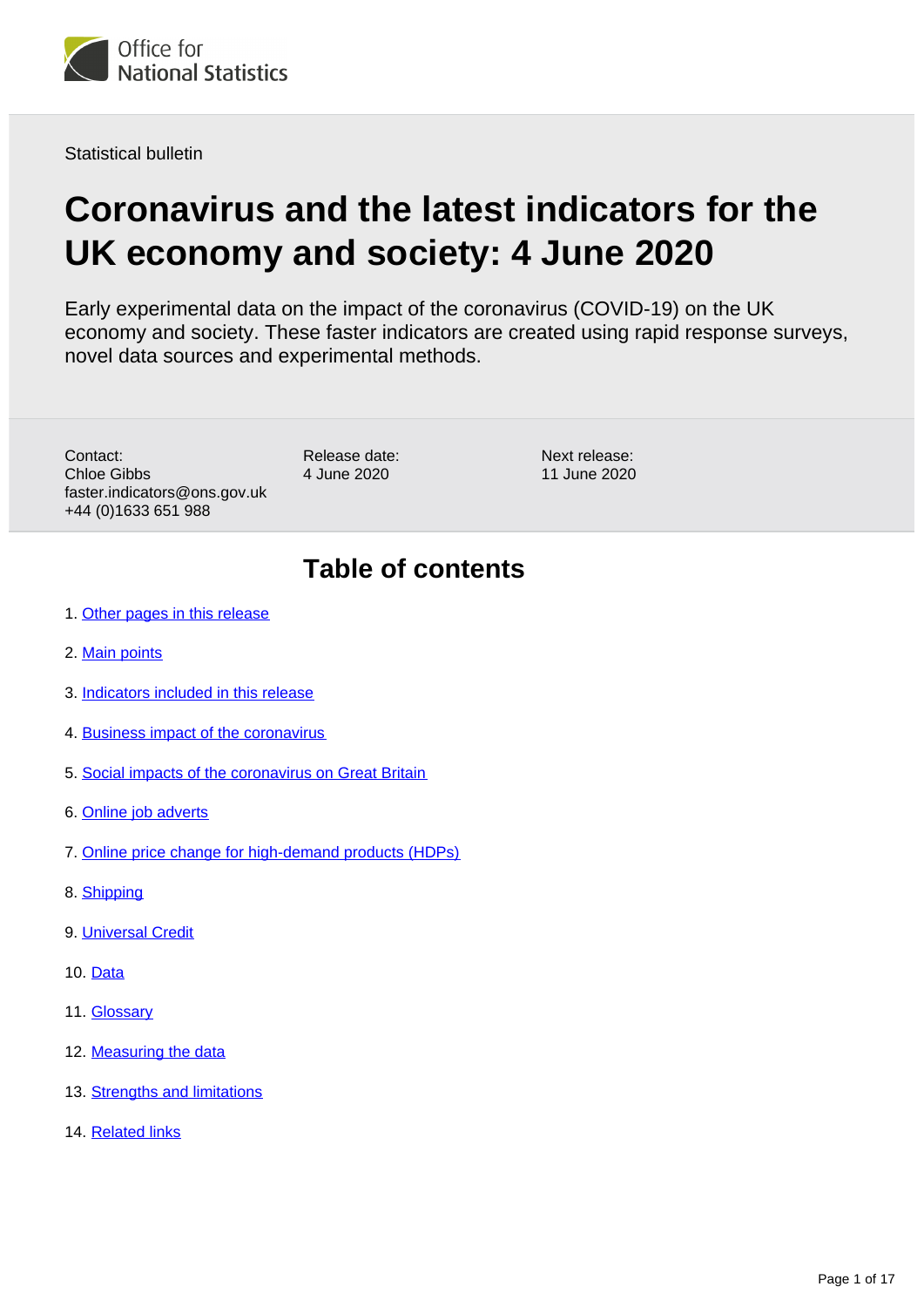## <span id="page-1-0"></span>**1 . Other pages in this release**

More detailed commentary on the impacts of the coronavirus (COVID-19) pandemic on the UK economy and society is available in the following pages:

[Coronavirus and the economic impacts on the UK: 4 June 2020](https://www.ons.gov.uk/releases/coronavirusandtheeconomicimpactsonuk4june2020)

## <span id="page-1-1"></span>**2 . Main points**

- 42% of businesses responding to the Business Impact of Coronavirus (COVID-19) Survey (BICS) had less than six months of cash reserves, while 79% had applied for the Coronavirus Job Retention Scheme (CJRS).
- Of businesses that had temporarily paused trading between 4 and 17 May 2020, the manufacturing and construction industries had the highest proportion of businesses expecting to restart in the two weeks following responding to the survey, at 36% and 35% respectively.
- Of businesses that intend to start trading again in the next two weeks, 99% plan to put some safety measures in place, such as social distancing and Personal Protective Equipment (PPE).
- During the period 28 May to 31 May 2020, 13% of adults had isolated in the past seven days, the lowest figure since the survey began in late March.
- Online job adverts declined by more than 50% between 6 March and 29 May 2020 but appear to have levelled off in recent weeks.
- The overall price index for high-demand products (HDPs) has seen its fifth consecutive week of decline, bringing it to just 0.2% higher than its price level in week 1 (16 to 22 March 2020).
- There was an average of 341 daily ship visits during the period 25 May to 31 May 2020, the highest rolling average since 23 March.
- New declarations for Universal Credit and new claim advances have both gradually declined in the period to 26 May 2020, following peaks on 27 March and 6 April 2020, respectively.

Online price change analysis is experimental and should not be compared with our regular consumer price statistics. The Business Impact of COVID-19 Survey (BICS) is voluntary and currently unweighted, so it may only reflect the characteristics of those who responded. Results presented are experimental.

## <span id="page-1-2"></span>**3 . Indicators included in this release**

This bulletin contains: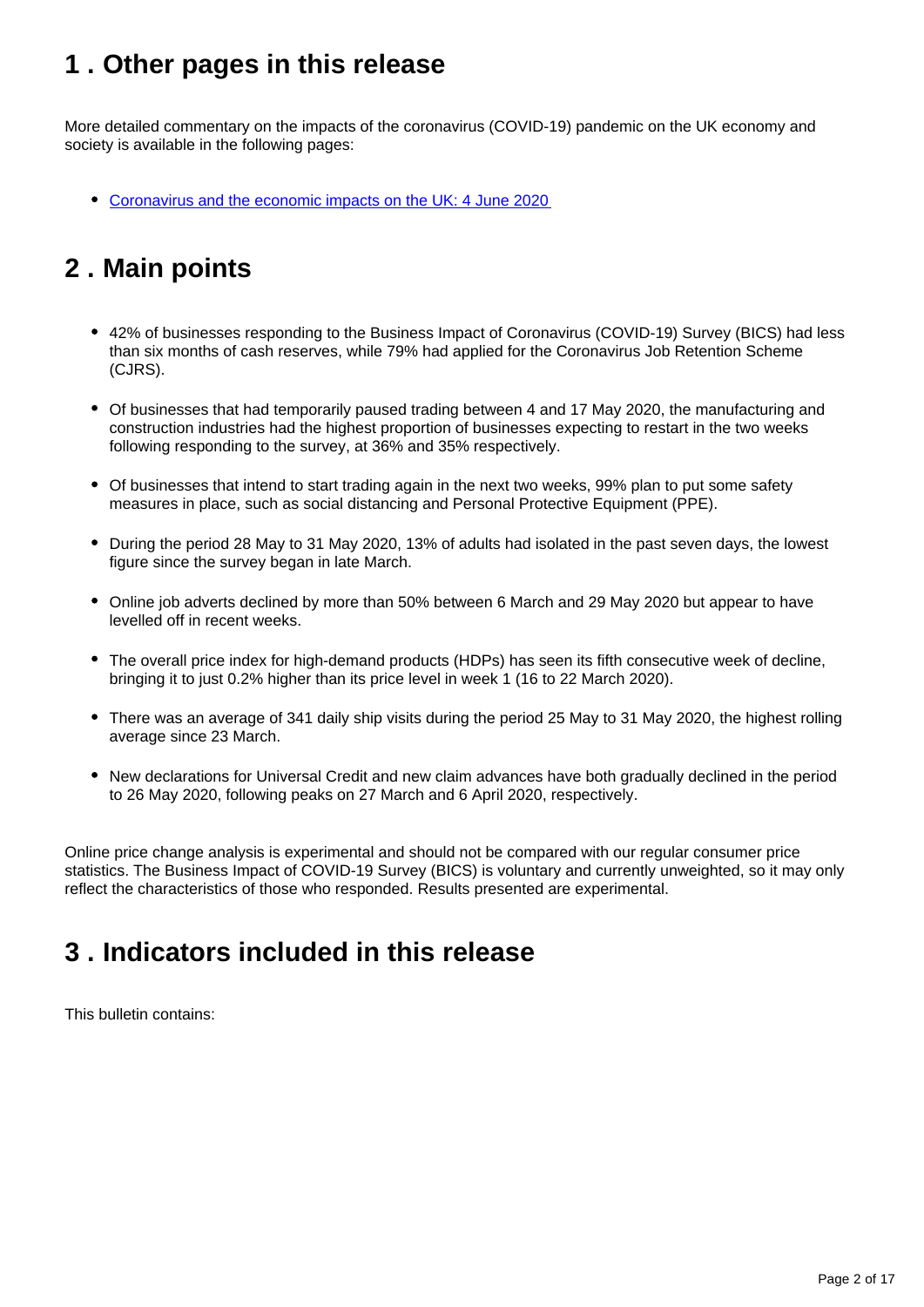- final results from Wave 5 of the [Business Impact of Coronavirus \(COVID-19\) Survey \(BICS\)](https://www.ons.gov.uk/peoplepopulationandcommunity/healthandsocialcare/conditionsanddiseases/bulletins/coronavirustheukeconomyandsocietyfasterindicators/28may2020#business-impact-of-the-coronavirus) of UK businesses for the period 4 May to 17 May 2020
- final results from Wave 11 of the Opinions and Lifestyle Survey (OPN), covering the period 28 May to 31 May 2020 exploring the [social impact of the coronavirus on individuals in Great Britain](https://www.ons.gov.uk/peoplepopulationandcommunity/healthandsocialcare/healthandwellbeing/bulletins/coronavirusandthesocialimpactsongreatbritain/latest)
- [experimental online job advert indices](https://www.ons.gov.uk/peoplepopulationandcommunity/healthandsocialcare/conditionsanddiseases/bulletins/coronavirustheukeconomyandsocietyfasterindicators/28may2020#online-job-adverts) covering the UK job market for 1 January 2019 to 29 May 2020 using data from job advert aggregating website Adzuna
- [experimental online price indices](https://www.ons.gov.uk/peoplepopulationandcommunity/healthandsocialcare/conditionsanddiseases/bulletins/coronavirustheukeconomyandsocietyfasterindicators/28may2020#online-price-change-for-high-demand-products-hdps) for high-demand products (HDPs) for 16 March to 31 May 2020
- [weekly shipping data](https://www.ons.gov.uk/peoplepopulationandcommunity/healthandsocialcare/conditionsanddiseases/bulletins/coronavirustheukeconomyandsocietyfasterindicators/28may2020#shipping) for the UK up to the week commencing 25 May 2020 and daily shipping data up to 31 May 2020
- weekly management information on *Universal Credit declarations (claims)* and advances for reference period 1 March to 26 May 2020 (see [Section 9 on Universal Credit\)](https://www.ons.gov.uk/peoplepopulationandcommunity/healthandsocialcare/conditionsanddiseases/bulletins/coronavirustheukeconomyandsocietyfasterindicators/4june2020#universal-credit); this information is published every Tuesday by the Department for Work and Pensions (DWP) and will continue to be updated until at least the end of June

We will add new [experimental](https://www.ons.gov.uk/methodology/methodologytopicsandstatisticalconcepts/guidetoexperimentalstatistics) data and indices as and when new data become available and list them in this section.

This release does not contain data on the number of deaths involving the coronavirus (COVID-19). Our weekly [deaths bulletin](https://www.ons.gov.uk/peoplepopulationandcommunity/birthsdeathsandmarriages/deaths/bulletins/deathsregisteredweeklyinenglandandwalesprovisional/latest) and [accompanying dataset](https://www.ons.gov.uk/peoplepopulationandcommunity/birthsdeathsandmarriages/deaths/datasets/weeklyprovisionalfiguresondeathsregisteredinenglandandwales) provides the most up-to-date figures on deaths involving COVID-19 in England and Wales.

### **More about coronavirus**

- Find the latest on [coronavirus \(COVID-19\) in the UK](https://www.ons.gov.uk/peoplepopulationandcommunity/healthandsocialcare/conditionsanddiseases/bulletins/coronavirustheukeconomyandsocietyfasterindicators/latest).
- All ONS analysis, summarised in our [coronavirus roundup.](https://www.ons.gov.uk/peoplepopulationandcommunity/healthandsocialcare/conditionsanddiseases/articles/coronaviruscovid19roundup/latest)
- View [all coronavirus data.](https://www.ons.gov.uk/peoplepopulationandcommunity/healthandsocialcare/conditionsanddiseases/datalist)
- Find out how we're [working safely during the pandemic.](https://www.ons.gov.uk/news/statementsandletters/ensuringyoursafetyduringcovid19)

## <span id="page-2-0"></span>**4 . Business impact of the coronavirus**

This section presents final results from Wave 5 of the **[Business Impact of Coronavirus \(COVID-19\) Survey \(BICS\)](https://www.ons.gov.uk/surveys/informationforbusinesses/businesssurveys/businessimpactofcoronaviruscovid19survey)**  collected between 18 May and 31 May 2020 for reference period 4 May to 17 May 2020 (questions referring to future expectations are relative to the time each business completes their questionnaire). Out of 20,566 businesses in the UK sampled, 31% had responded as of 31 May 2020.

### Figure 1: 79% of responding businesses<sup>1</sup> had applied for the CJRS and 28% of the workforce had been furloughed<sup>2</sup>, while 42% of responding businesses had less than six **months of cash reserves**

**Headline indicators from the Business Impact of Coronavirus (COVID-19) Survey, UK, 4 May to 17 May 2020**

**Notes:**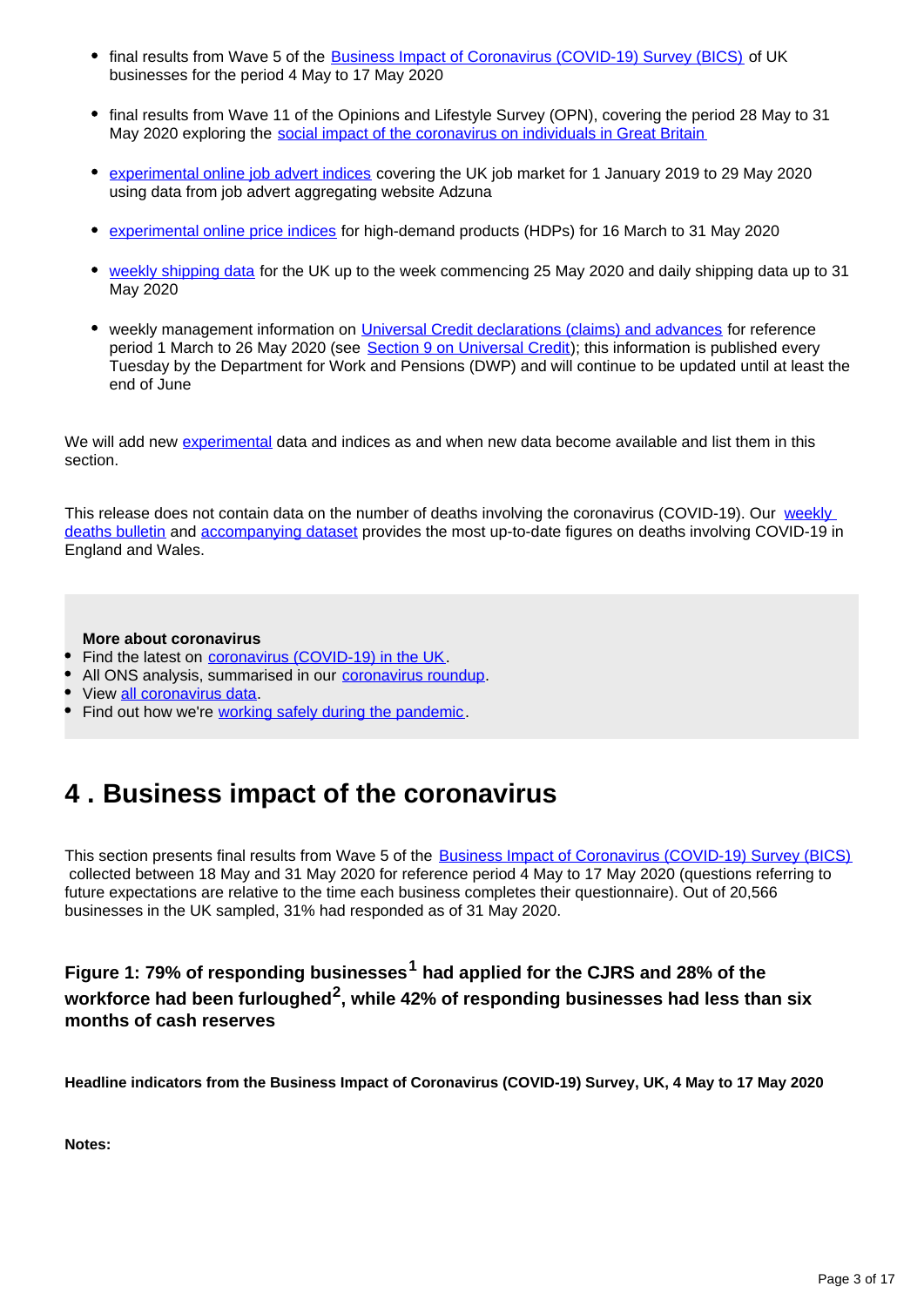- 1. Of responding businesses not having permanently ceased trading.
- 2. Proportion of responding business not having permanently ceased trading, when apportioned by workforce size.
- 3. Final results, Wave 5 of the Office for National Statistics (ONS) Business Impact of Coronavirus (COVID-19) Survey (BICS) (Response rate = 31%).
- 4. Businesses were asked for their experiences of furloughing staff for the reference period 4 May to 17 May 2020, but for questions regarding future expectations businesses may respond relative to the point of completing their questionnaire (responses collected 18 May to 31 May 2020).
- 5. All percentages are a proportion of the number of businesses that responded apart from the percentages on furlough leave, which are a proportion of the workforce apportioned by workforce size.

#### **Download this chart**

### [.XLSX](https://www.ons.gov.uk/visualisations/dvc840/bics/wrapper/datadownload.xlsx )

Figure 1 shows that overall, 42% of responding businesses had less than six months of cash reserves, rising to 57% for businesses that had temporarily paused trading. This compared with 39% of businesses continuing to trade. Overall, 4% of responding businesses reported that they had no cash reserves; this rose to 8% for businesses that had paused trading.

The Coronavirus Job Retention Scheme (CJRS) was the most popular government support scheme, with 79% of all responding businesses applying. Of businesses who responded, 28% of the workforce had been furloughed. Of responding businesses that had not permanently ceased trading, 17% applied for business grants funded by the UK and devolved governments, while 16% applied for government-backed accredited loans or finance agreements.

Some businesses that temporarily ceased trading are reopening. Of businesses that responded as trading between 4 and 17 May 2020, 8% said they had started trading again in the two weeks prior. Businesses that had temporarily closed or paused trading were also asked when they expect to restart trading.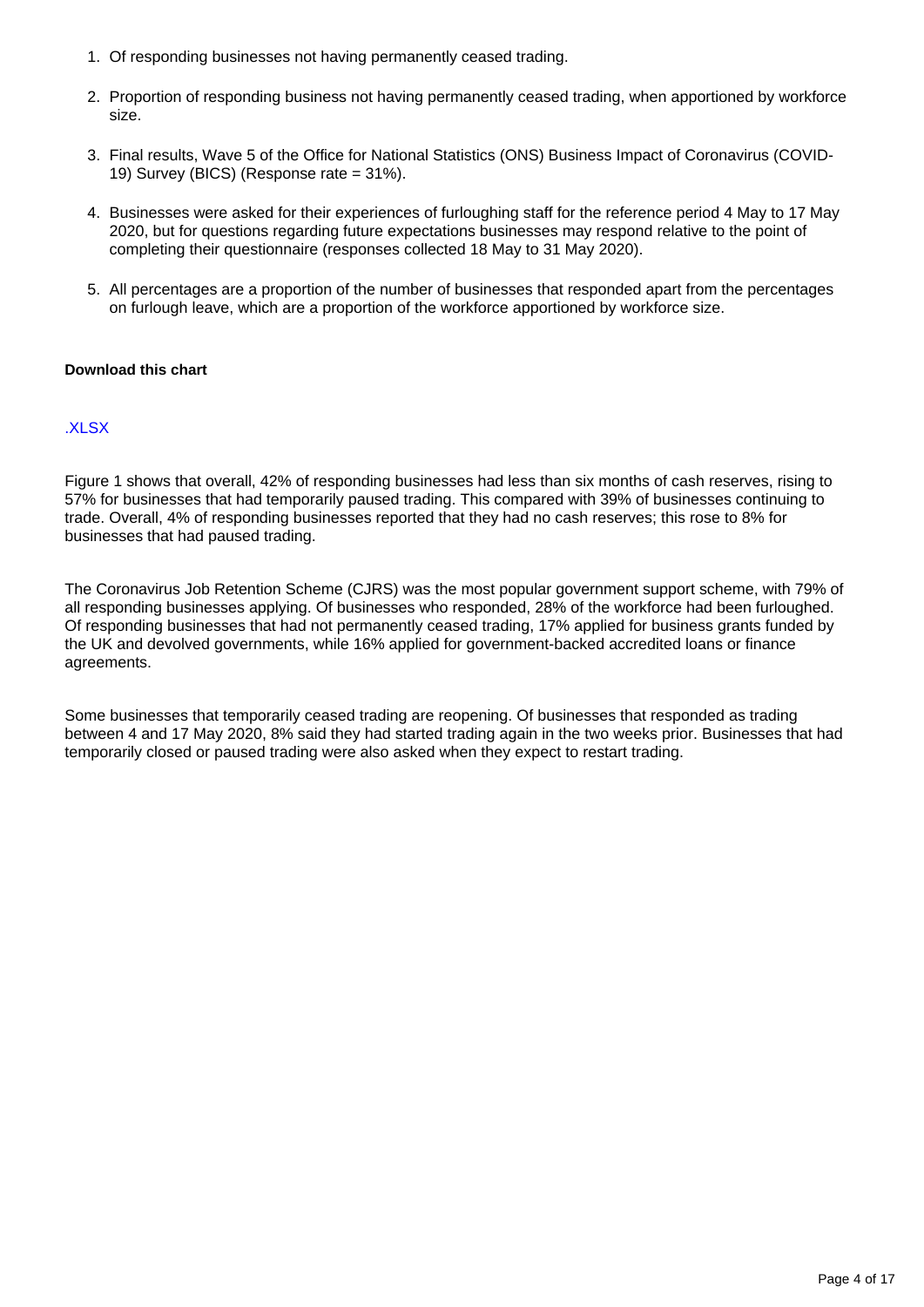### **Figure 2: Manufacturing and construction had the highest proportion of businesses expecting to restart trading in the two weeks following responding to the survey**

**Intentions to restart trading for businesses temporarily closed or paused trading, broken down by industry, UK, 4 May to 17 May 2020**

## Figure 2: Manufacturing and construction had the highest proportion of businesses expecting to restart trading in the two weeks following responding to the survey

Intentions to restart trading for businesses temporarily closed or paused trading, broken down by industry, UK, 4 May to 17 May 2020



#### **Source: Office for National Statistics – Business Impact of Coronavirus (COVID-19) Survey**

#### **Notes:**

- 1. Final results, Wave 5 of the Office for National Statistics' (ONS') Business Impact of Coronavirus (COVID-19) Survey (BICS); the percentages in this chart relate to the businesses that had temporarily closed or paused trading during this period.
- 2. Estimates for five industries (Other Services; Mining and Quarrying; Real Estate Activities; Water Supply, Sewerage, Waste Management and Remediation Activities; and Human Health and Social Work Activities) are not shown either for disclosure purposes or because of small sample sizes, but their totals are included in "All industries".
- 3. Responses to the survey were collected up to 31 May 2020, of which 5% were received after the announcement by the UK government on 26 May that non-essential retailers in England could begin reopening from 15 June. For the 5% of businesses that replied to the survey between 27 May and 31 May 2020, the announcement may have impacted on their intentions to restart trading. Of the business responding from 27 May, 12% reported having temporarily paused trading and of those, 36% indicated they intend to restart trading in the next two to four weeks.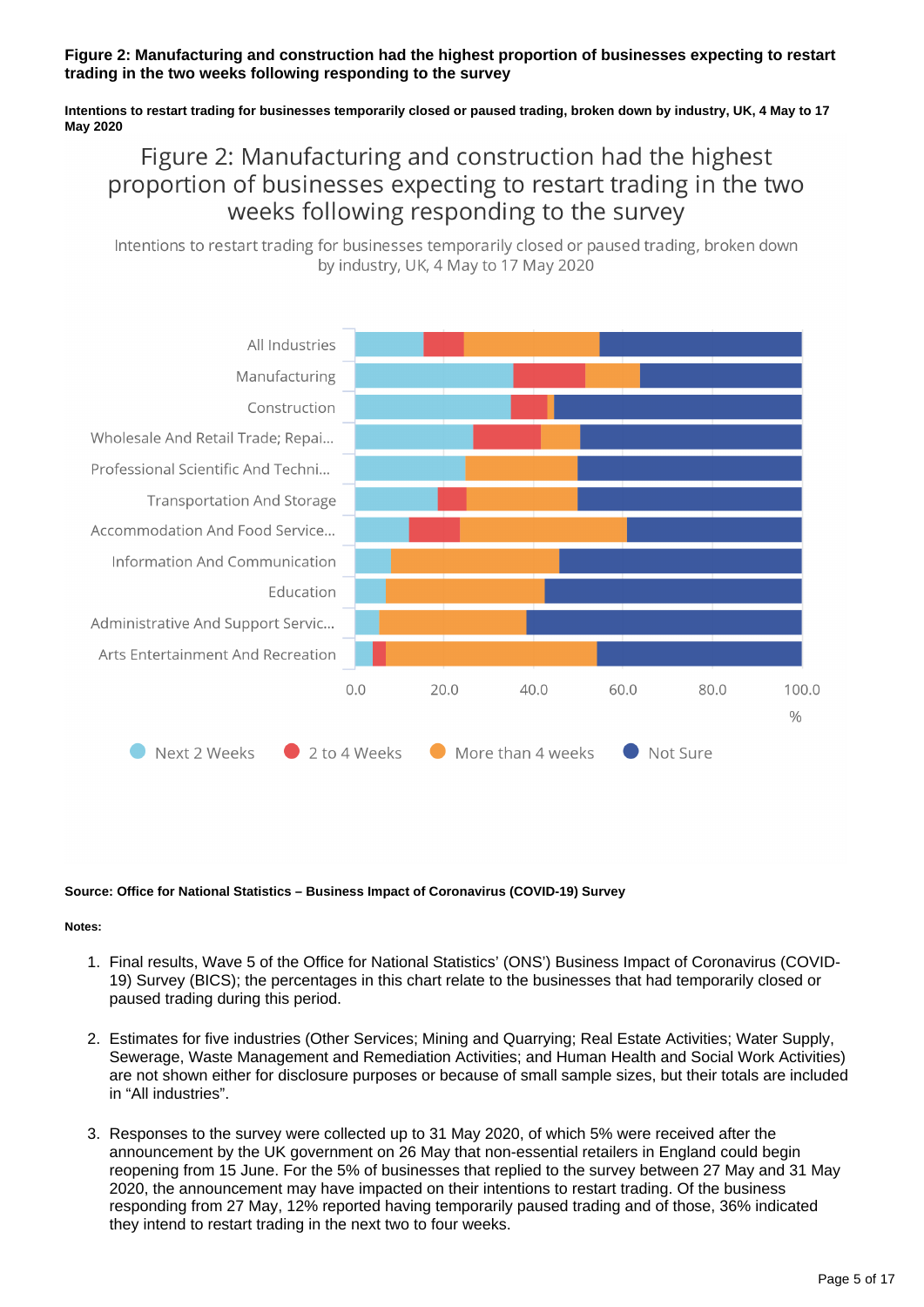Of all businesses that had paused trading, 25% reported they expect to restart trading within the next four weeks, 30% intend to restart trading in more than four weeks, and 45% were not sure.

The manufacturing, construction and wholesale and retail trade sectors were the top three industries reporting the largest percentage of businesses that have currently paused trading indicating they expect to restart trading in the next two weeks, at 36%, 35% and 27% between 4 and 17 May 2020.

Of the temporarily closed businesses, 16% reported they are intending to restart trading in the next two weeks; 33% of the workforce in these businesses are expected to return from furlough while 12% are expected to return from remote working (note, businesses reporting they have paused trade may have had skeleton staff working during the temporary closure).

Of businesses that have temporarily closed more than two weeks ago and intend to start trading again, 99% reported intending to implement some safety measures, such as social distancing measures and Personal Protective Equipment (PPE). More detailed information, including an industry breakdown of these data, can be found in the [Coronavirus and the economic impacts on the UK: 4 June 2020](https://www.ons.gov.uk/businessindustryandtrade/business/businessservices/bulletins/coronavirusandtheeconomicimpactsontheuk/4june2020) release.

## <span id="page-5-0"></span>**5 . Social impacts of the coronavirus on Great Britain**

This section includes headline results from Wave 11 of the Opinions and Lifestyle Survey (OPN) covering the period 28 May to 31 May 2020. The full results will be published in [Coronavirus and the social impacts on Great](https://www.ons.gov.uk/releases/coronavirusandthesocialimpactsongreatbritain5june2020)  [Britain](https://www.ons.gov.uk/releases/coronavirusandthesocialimpactsongreatbritain5june2020) on 5 June 2020.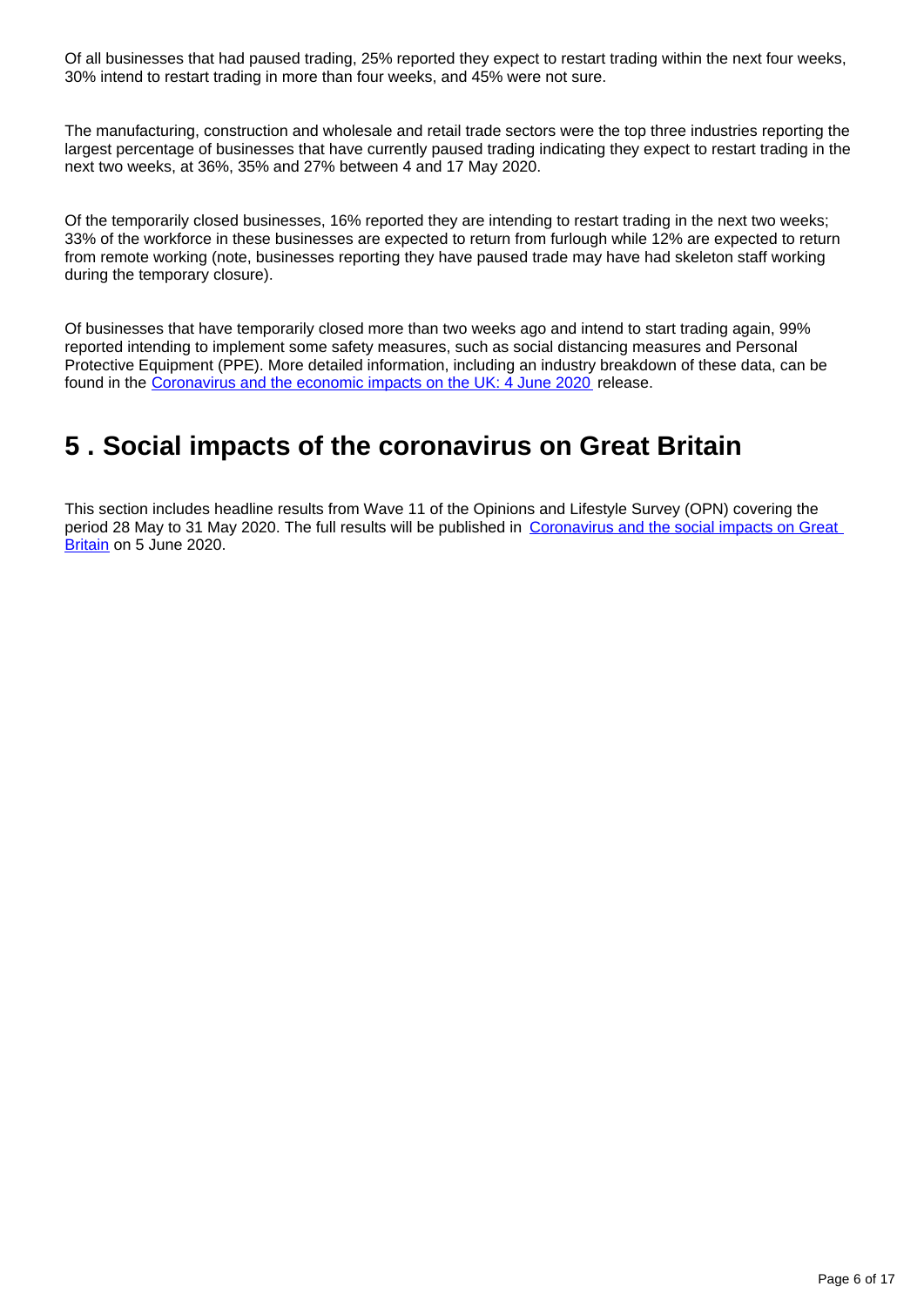### **Figure 3: 13% of adults had isolated in the past seven days, the lowest since data started being collected in March**

#### **Proportion of adults, Great Britain, 20 March to 31 May 2020**

## Figure 3: 13% of adults had isolated in the past seven days, the lowest since data started being collected in March

Proportion of adults, Great Britain, 20 March to 31 May 2020



- Either not left home or only left for work, exercise, essential shopping, medical need

Self-isolated - Worked from home

Avoided physical contact with older or vulnerable adults

#### **Source: Office for National Statistics – Opinions and Lifestyle Survey**

#### **Notes:**

- 1. Questions: In the past seven days, have you avoided contact with older people or other vulnerable people because of the coronavirus (COVID-19) outbreak?; In the past seven days, for what reasons have you left your home?; In the past seven days, have you worked from home because of the coronavirus (COVID-19) outbreak?; In the past seven days, have you self-isolated because of the coronavirus (COVID-19) outbreak?
- 2. Full response categories for reasons to leave home were: Travelling to and from work; For exercise, for example a run, walk or cycle; Shopping for basic necessities; and Any medical need, or to provide care or to help a vulnerable person. It does not include leaving for social reasons, which was permitted in England during the reference period.
- 3. Base population for Work from home series: adults who had a paid job, either as an employee or selfemployed; or did any casual work for payment; or did any unpaid or voluntary work in the previous week.

## <span id="page-6-0"></span>**6 . Online job adverts**

These figures use job adverts provided by [Adzuna,](https://www.adzuna.co.uk/) an online job search engine. The number of job adverts over time is an indicator of the demand for labour.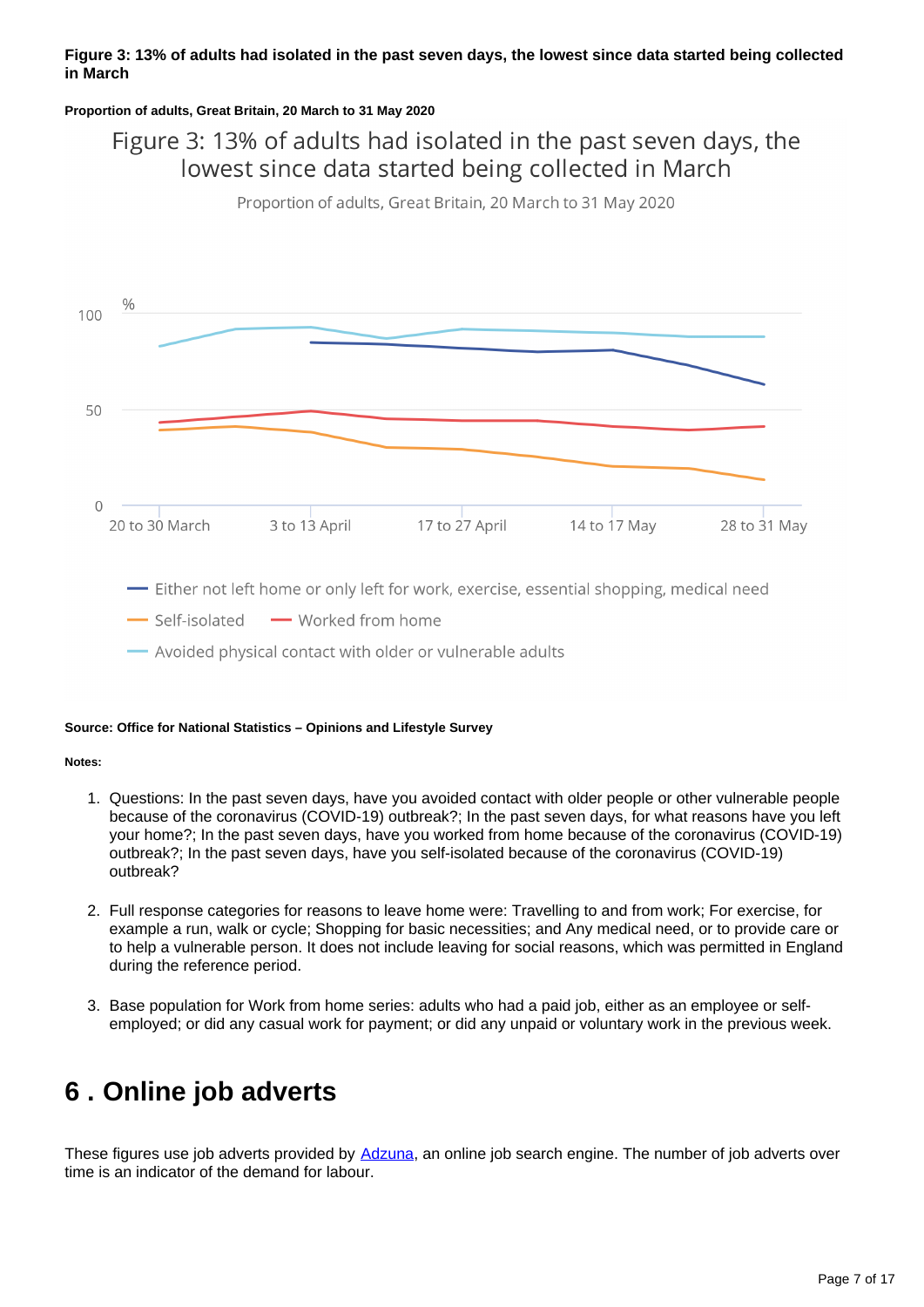These estimates are [experimental](https://www.ons.gov.uk/methodology/methodologytopicsandstatisticalconcepts/guidetoexperimentalstatistics) and will be developed over the coming weeks. More details on the methodology can be found in [Using Adzuna data to derive an indicator of weekly vacancies](https://www.ons.gov.uk/peoplepopulationandcommunity/healthandsocialcare/conditionsanddiseases/methodologies/usingadzunadatatoderiveanindicatorofweeklyvacanciesexperimentalstatistics), and the full series are available in the [Online job advert estimates dataset](https://www.ons.gov.uk/economy/economicoutputandproductivity/output/datasets/onlinejobadvertestimates).

### **Figure 4: Total online job vacancies declined by more than 50% from 6 March to 29 May 2020**

**Total weekly job adverts on Adzuna, UK, 4 January 2019 to 29 May 2020: index 2019 average = 100**

#### **Notes:**

- 1. The observations were collected on a roughly weekly basis; however, they were not all observed at the same point in each week, leading to slightly irregular gaps between each observation.
- 2. These series have a small number of missing weeks, mostly in late 2019, and the latest is in January 2020. These values have been imputed using linear interpolation. The data points that have been imputed are clearly marked in the [accompanying dataset](https://www.ons.gov.uk/economy/economicoutputandproductivity/output/datasets/onlinejobadvertestimates).
- 3. The figure for total adverts in Education on 21 March 2019 was anomalous and has been replaced with an imputed value.

#### **Download this chart**

### [.XLSX](https://www.ons.gov.uk/visualisations/dvc840/vacs/datadownload.xlsx)

The total number of online job adverts was relatively stable from the start of 2019 until the beginning of March 2020, after which it began to decline rapidly. This decline continued for two months, with total job adverts levelling off to 45.1% of its 2019 average on 29 May 2020.

The categories of catering and hospitality, and wholesale and retail, both saw very large declines in job adverts from the beginning of March 2020, which has stabilised to 21.0% and 24.2% of their 2019 averages on 29 May 2020, respectively. Education saw a smaller decline from the beginning of March, which has stabilised to 77% of its 2019 average on 29 May. In contrast, the volume of job adverts in health and social care saw little or no change from March to May, remaining at 99.6% of its 2019 average on 29 May 2020.

The "Education", "Healthcare / Social Care" (aggregated from Healthcare and Social Care), "Retail/Wholesale" and "Catering/Hospitality" categories were selected because they are likely to be of particular interest to users and more closely track trends in Office for National Statistics (ONS) vacancies data. Further category breakdowns not presented here are included in the [Online job advert estimates dataset.](https://www.ons.gov.uk/economy/economicoutputandproductivity/output/datasets/onlinejobadvertestimates)

The Institute for Employment Studies are also using Adzuna data to produce weekly vacancy indicators, and [more granular breakdowns of these data can found in their release](https://www.employment-studies.co.uk/resource/weekly-vacancy-analysis-vacancy-trends-week-ending-24-may-2020).

## <span id="page-7-0"></span>**7 . Online price change for high-demand products (HDPs)**

A timely indication of weekly price change for high-demand products (HDPs) has been developed, covering the period 16 March to 31 May 2020. This analysis is [experimental](https://www.ons.gov.uk/methodology/methodologytopicsandstatisticalconcepts/guidetoexperimentalstatistics) and should not be compared with our regular consumer price statistics.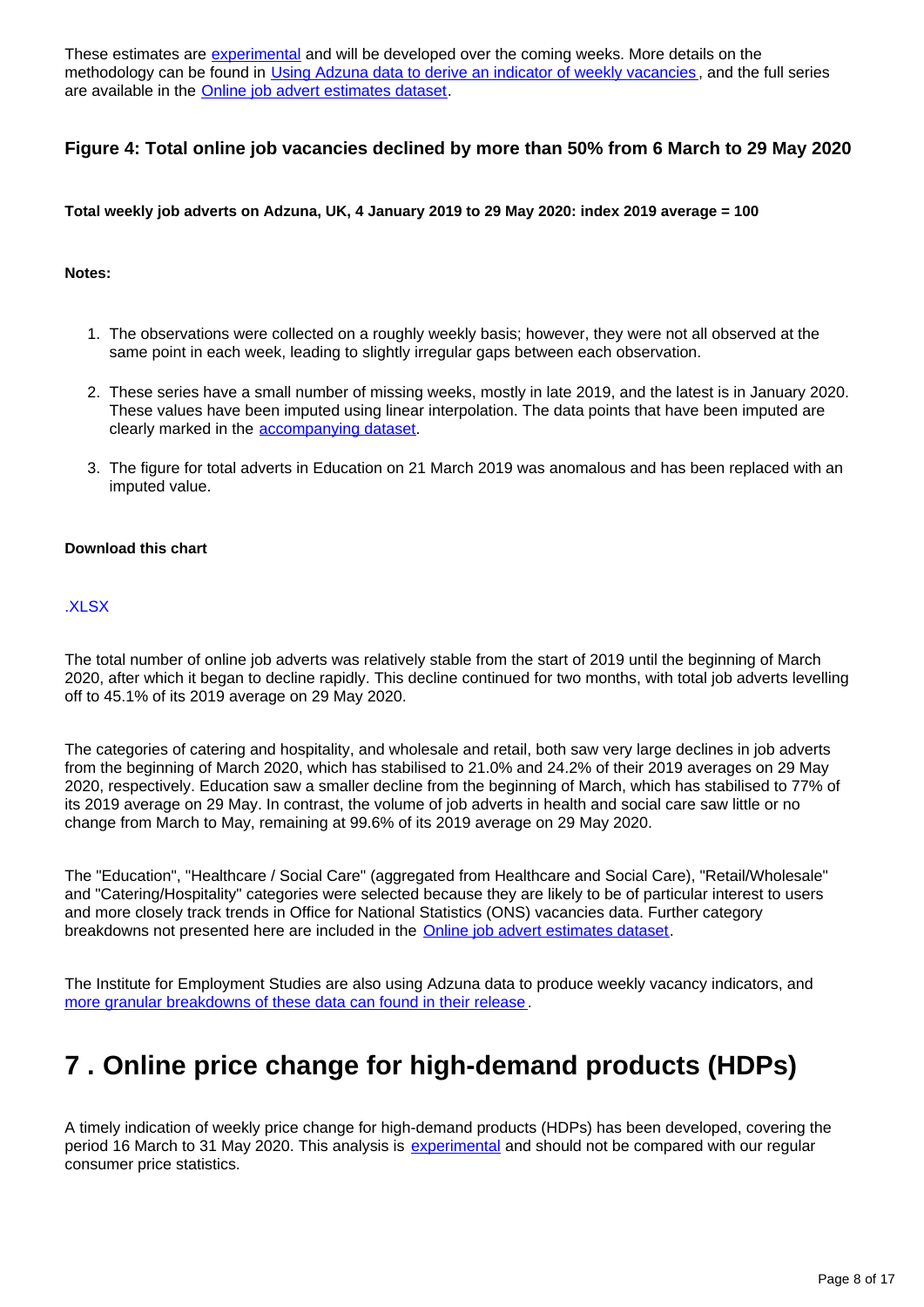As experimental indices, these data are subject to revisions as we develop our methodology and systems. This week we have made some further refinements to the methodology, resulting in some revisions to the historical series.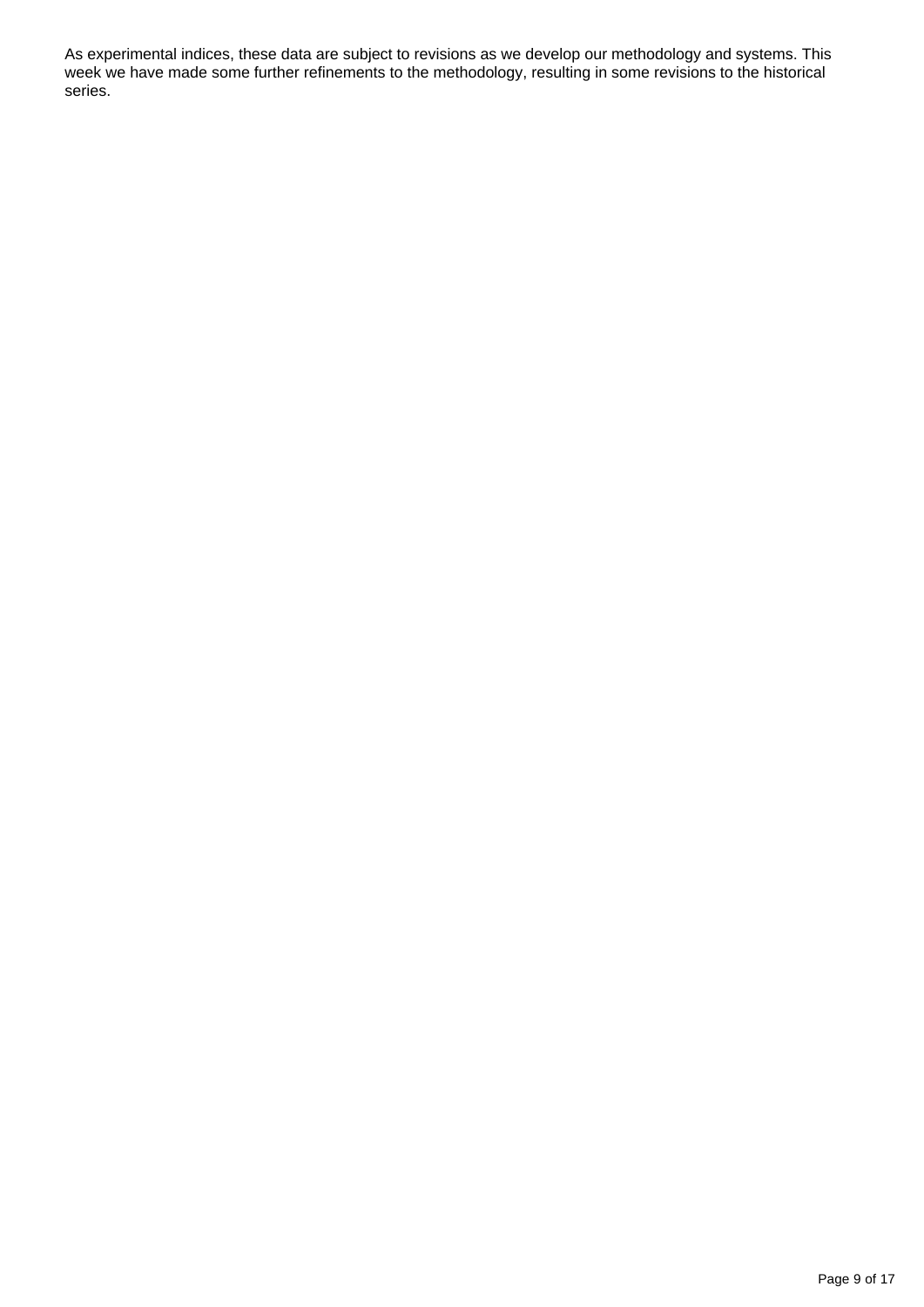#### **Figure 5: Overall, the prices of items in the HDP basket have decreased by 0.3% between week 10 and week 11**

**Online price change of high-demand products, UK, percentage change between Week 10 (18 May to 24 May 2020) and Week 11 (25 May to 31 May 2020)**

Figure 5: Overall, the prices of items in the HDP basket have decreased by 0.3% between week 10 and week 11

Online price change of high-demand products, UK, percentage change between Week 10 (18) May to 24 May 2020) and Week 11 (25 May to 31 May 2020)



#### **Source: Office for National Statistics – Faster indicators**

### **Notes:**

1. More information on the strengths and limitations of the online price changes data is available in the **Online** [price changes of high-demand products methodology article.](https://www.ons.gov.uk/peoplepopulationandcommunity/healthandsocialcare/conditionsanddiseases/methodologies/onlinepricechangesforhighdemandproductsmethodology)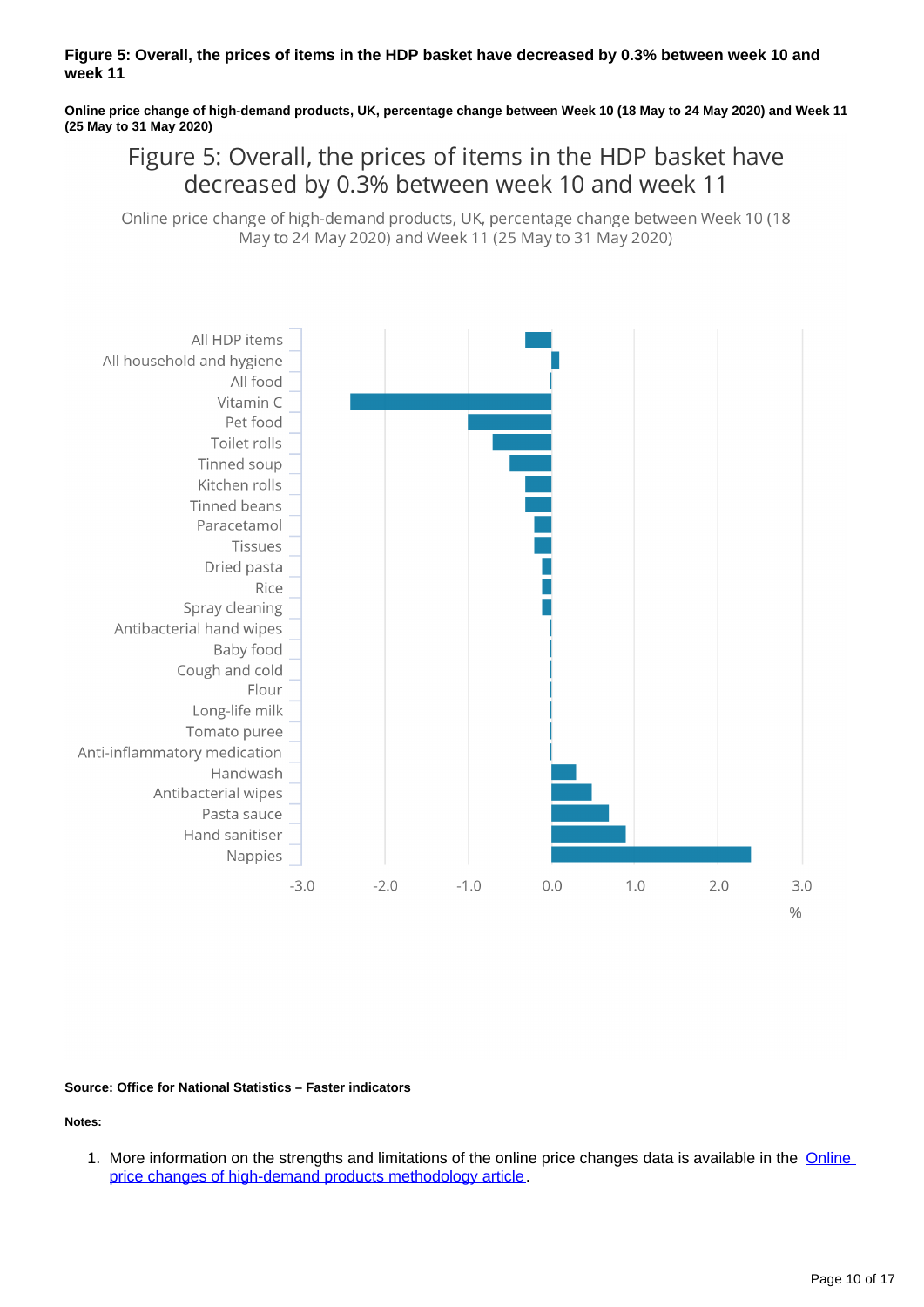Figure 5 shows that overall, the online prices of items in the HDP basket have decreased by 0.3% between Week 10 (18 to 24 May 2020) and Week 11 (25 to 31 May 2020). The price changes of individual items were relatively large compared with recent weeks, with the price of nappies increasing by 2.4% and the price of vitamin C decreasing by 2.4%. Note that, relative to a number of items in the HDP basket, the vitamin C index has a small sample size, so this large price decrease may not be representative of all vitamin C products.

**Figure 6: In week 11, the all HDP items index saw its fifth consecutive week of decline, bringing it to just 0.2% higher than its price level in week 1 (16 to 22 March 2020)**

**Online price change of selected high-demand products: index Week 1 (16 to 22 March 2020) = 100, UK**

Figure 6: In week 11, the all HDP items index saw its fifth consecutive week of decline, bringing it to just 0.2% higher than its price level in week 1 (16 to 22 March 2020)

Online price change of selected high-demand products: index Week 1 (16 to 22 March 2020) = 100, UK



#### **Source: Office for National Statistics – Faster indicators**

#### **Notes:**

- 1. Index movements may not be exactly the same as percentage changes shown in Figure 5 as a result of rounding.
- 2. Dates on the x-axis refer to the start date of the week.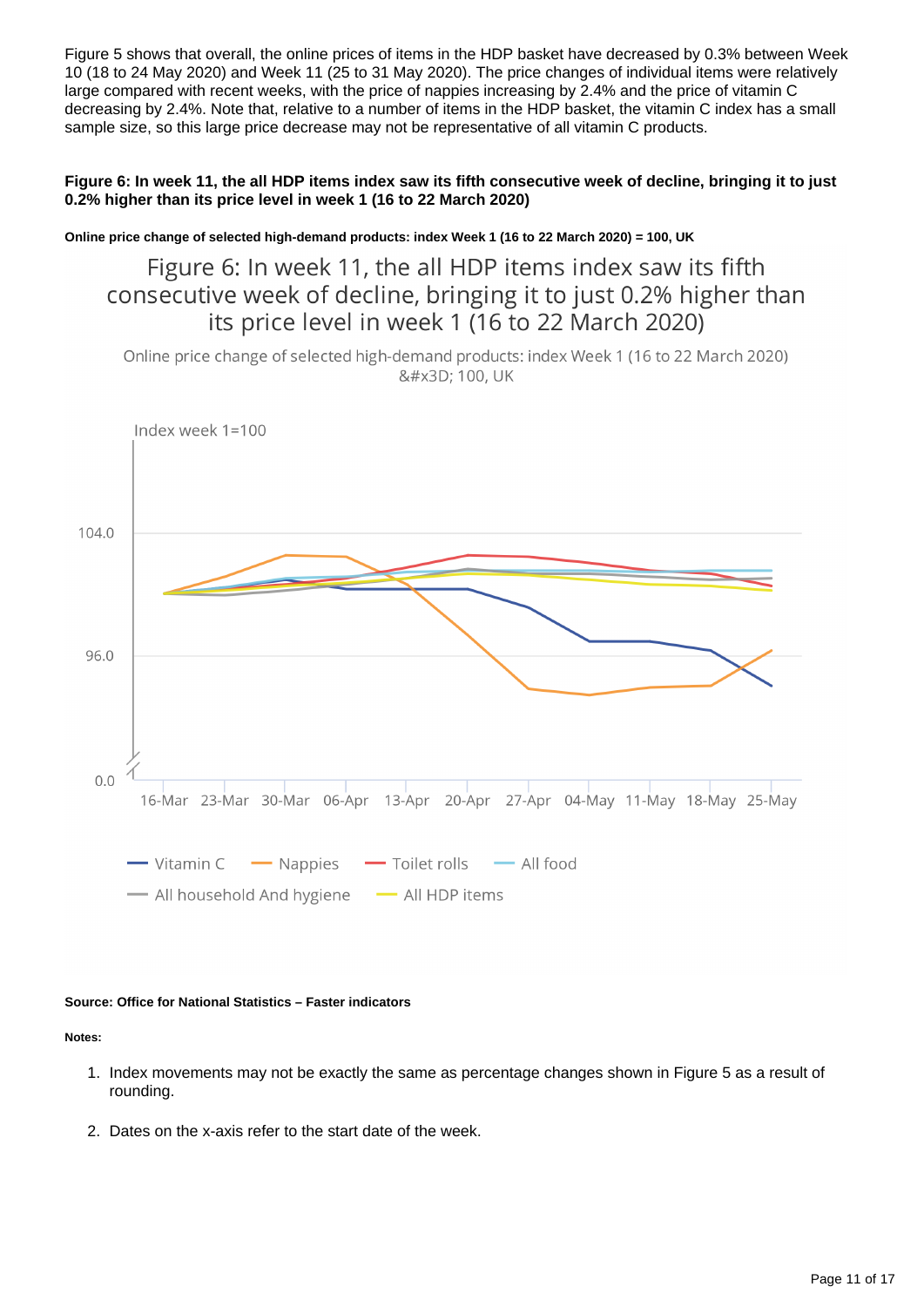Figure 6 presents weekly price movements for aggregated indices and some selected items. The all HDP items index has seen its fifth consecutive week of decline, bringing it to just 0.2% higher than its week 1 level. In comparison, the all food and all household and hygiene goods indices have remained relatively stable over the last few weeks.

At the individual item level, nappies and vitamin C have seen the largest price falls since week 1. While vitamin C prices have seen a further decline in the latest week, prices of nappies have started to recover.

The price of toilet rolls has nearly returned to its week 1 level, after seeing five consecutive weeks of price increases at the beginning of the analysis, toilet rolls prices have now fallen for the fifth consecutive week.

The time series for all individual HDP items are published in a [dataset](https://www.ons.gov.uk/economy/inflationandpriceindices/datasets/onlinepricechangesforhighdemandproducts) alongside this release.

## <span id="page-11-0"></span>**8 . Shipping**

These shipping indicators are based on counts of all vessels and cargo and tanker vessels. As discussed in [Faster indicators of UK economic activity: shipping,](https://datasciencecampus.ons.gov.uk/projects/faster-indicators-of-uk-economic-activity-shipping/) we expect the shipping indicators to be related to the import and export of goods.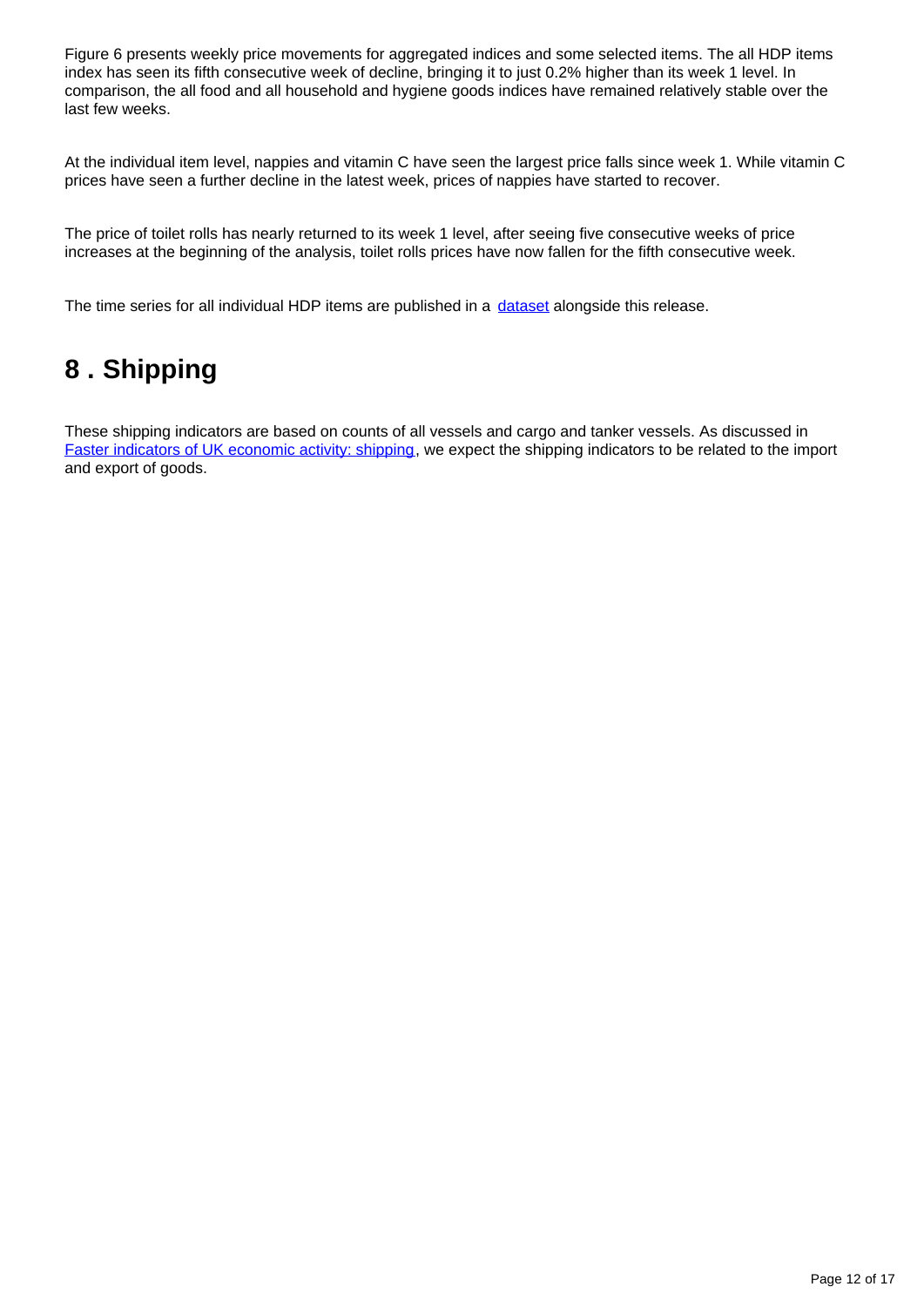### **Figure 7: There was an average of 341 daily ship visits during the period 25 May to 31 May 2020, the highest rolling average since 23 March**

### **Daily movements in shipping visits, not seasonally adjusted, UK, 14 February to 31 May 2020**

### Figure 7: There was an average of 341 daily ship visits during the period 25 May to 31 May 2020, the highest rolling average since 23 March

Daily movements in shipping visits, not seasonally adjusted, UK, 14 February to 31 May 2020



#### **Source: exactEarth**

**Notes:**

- 1. The seven-day rolling average has been constructed using the three days before and after the reference point.
- 2. Daily and weekly shipping visits and unique visits are available by port in the [dataset](https://www.ons.gov.uk/economy/economicoutputandproductivity/output/datasets/weeklyshippingindicators).

## <span id="page-12-0"></span>**9 . Universal Credit**

### **Figure 8: New declarations for Universal Credit and new claim advances have both gradually declined following peaks on 27 March and 6 April 2020, respectively**

**Notes:**

1. These declaration figures have not been derived using the same methodology as official statistics, and therefore the management information and official statistics will not be directly comparable. Figures relate to Great Britain only, and Northern Ireland is not included.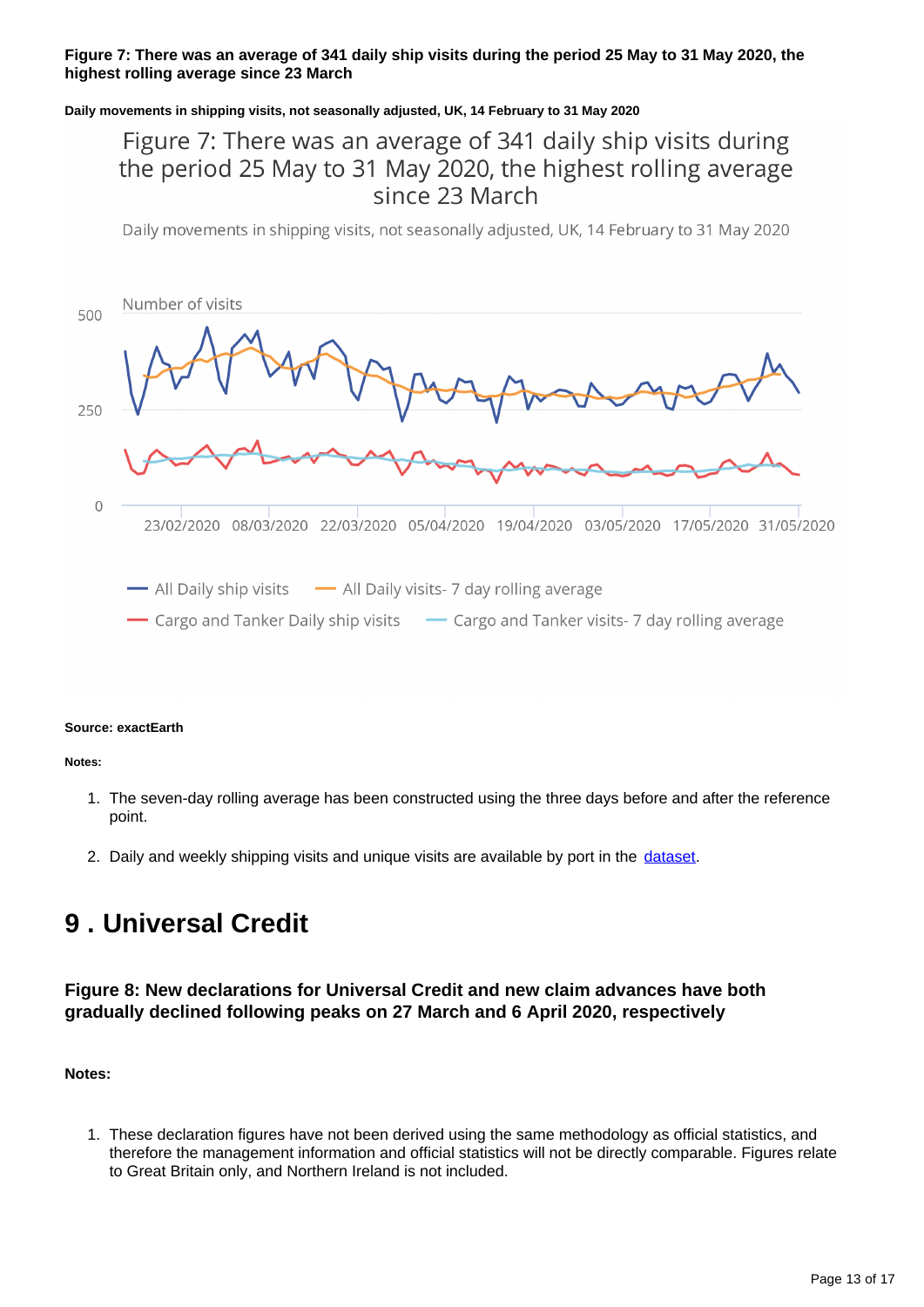### [.XLSX](https://www.ons.gov.uk/visualisations/dvc840/uncr/wrapper/datadownload.xlsx)

The first chart in Figure 8 shows the number of new declarations, which is when an individual or household provides information on their personal circumstances to begin a Universal Credit (UC) claim. Note that not all declarations will go on to receive a payment.

In the first half of March 2020, new declarations for individuals were steady between 11,000 and 16,000 each weekday (lower on weekends). This rose steeply following the advisory announcement on 16 March to avoid nonessential travel, bars, restaurants and other indoor leisure venues and to work from home if possible, to peak on 27 March with 146,290 declarations on the fifth day of lockdown, which was announced on 23 March. Measures totemporarily close entertainment, hospitality and indoor leisure premises took effect from 20 March. Numbers then declined gradually in the subsequent weeks to 19,390 new individual declarations on 26 May.

The second chart in Figure 8 shows the number of new claim advances, which provide support to new claimants in financial need until they receive their first regular payment of UC.

At the beginning of March 2020, advances for new claims were steady between 5,000 to 6,000 each weekday (lower on weekends). New claim advances peaked on 6 April at 35,280, which was 10 days after the peak of new declarations on 27 March. After the peak, new claim advances steadily fell to 7,670 on 26 May.

## <span id="page-13-0"></span>**10 . Data**

[Weekly and daily shipping indicators](https://www.ons.gov.uk/economy/economicoutputandproductivity/output/datasets/weeklyshippingindicators) Dataset | Released 4 June 2020

The weekly and daily shipping indicators dataset associated with the faster indicators of UK economic activity.

[Online price changes for high-demand products](https://www.ons.gov.uk/economy/inflationandpriceindices/datasets/onlinepricechangesforhighdemandproducts) Dataset | Released 4 June 2020 Weekly online price changes of selected high-demand products (HDPs).

[Online job advert estimates](https://www.ons.gov.uk/economy/economicoutputandproductivity/output/datasets/onlinejobadvertestimates) Dataset | Released 4 June 2020 Experimental job advert indices covering the UK job market.

[Business Impact of Coronavirus \(COVID-19\) Survey \(BICS\)](https://www.ons.gov.uk/economy/economicoutputandproductivity/output/datasets/businessimpactofcovid19surveybics)

Dataset | Released 4 June 2020

Final results from the new BICS. This qualitative fortnightly survey covers business turnover, workforce, prices and trade. This dataset includes additional information collected as part of the survey including details on prices and imports and exports, which are not included within this bulletin or the [Coronavirus and the](https://www.ons.gov.uk/businessindustryandtrade/business/businessservices/bulletins/coronavirusandtheeconomicimpactsontheuk/21may2020#measuring-the-data)  [economic impacts on the UK bulletin](https://www.ons.gov.uk/businessindustryandtrade/business/businessservices/bulletins/coronavirusandtheeconomicimpactsontheuk/21may2020#measuring-the-data).

## <span id="page-13-1"></span>**11 . Glossary**

### **Faster indicator**

A faster indicator provides insights into economic activity using close-to-real-time big data, administrative data sources, rapid response surveys or experimental statistics, which represent useful economic and social concepts.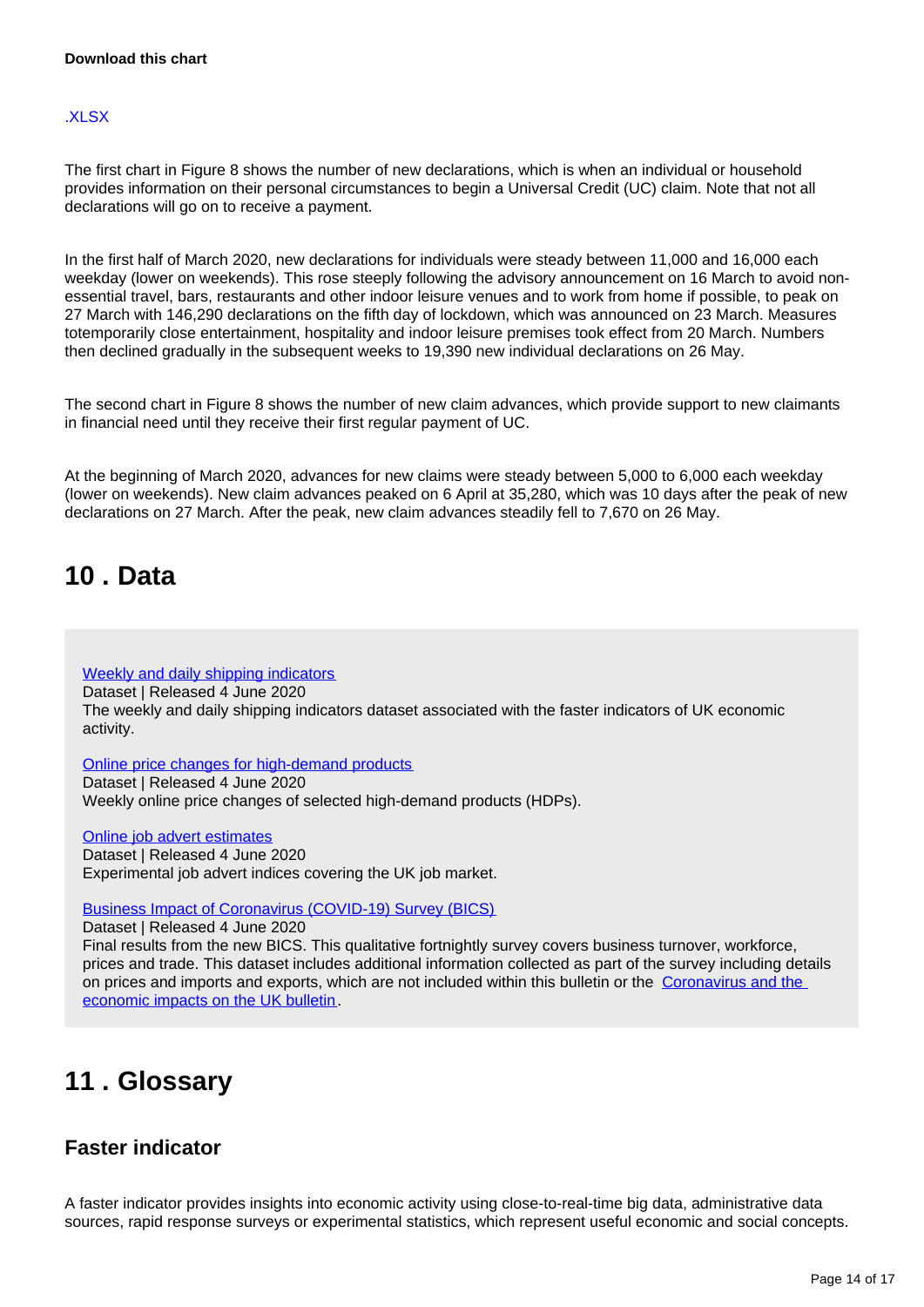### **High-demand product (HDP) basket**

The HDP basket contains everyday essential items that were identified at the beginning of the crisis to have high consumer demand, including items from food, health and hygiene categories. The selection of these items was based on anecdotal evidence on patterns of consumer spend. The basket does not cover all items within these categories.

## <span id="page-14-0"></span>**12 . Measuring the data**

### **Business Impact of Coronavirus (COVID-19) Survey**

The business indicators are based on responses from the voluntary, fortnightly Business Impact of Coronavirus [\(COVID-19\) Survey \(BICS\)](https://www.ons.gov.uk/surveys/informationforbusinesses/businesssurveys/businessimpactofcoronaviruscovid19survey), which captures business' views on impact on turnover, workforce, prices, trade and business resilience. The data relate to final Wave 5 results, covering the survey period 4 May to 17 May 2020, and the survey questions for the period are available in [Business Impact of COVID-19 Survey questions: 4 May](https://www.ons.gov.uk/peoplepopulationandcommunity/healthandsocialcare/conditionsanddiseases/articles/businessimpactofcovid19surveyquestions/wave5)  [2020 to 17 May 2020](https://www.ons.gov.uk/peoplepopulationandcommunity/healthandsocialcare/conditionsanddiseases/articles/businessimpactofcovid19surveyquestions/wave5).

Estimates from the BICS are currently unweighted and should be treated with caution when used to evaluate the impact of the coronavirus pandemic across the UK economy. Each business was assigned the same weight regardless of turnover, size or industry.

More information on the quality and methodology, including response rates, sample size and weighting, is available in the "Measuring the data" section of the [Coronavirus and the economic impacts on the UK](https://www.ons.gov.uk/businessindustryandtrade/business/businessservices/bulletins/coronavirusandtheeconomicimpactsontheuk/4june2020#measuring-the-data) bulletin.

### **Social impact of the coronavirus (OPN)**

Data on the social impact of the coronavirus on Great Britain were collected from the Opinions and Lifestyle Survey (OPN). The data relate to the final results for Wave 11, covering the period 28 May to 31 May 2020. In this wave, 2,500 individuals were sampled, with a response rate of 49% (or 1,224 individuals) for the survey.

More information on the quality and methodology of the OPN is available in the "Measuring the data" section of the [Coronavirus and the social impacts on Great Britain](https://www.ons.gov.uk/releases/coronavirusandthesocialimpactsongreatbritain5june2020) bulletin.

### **Online job advert estimates**

These estimates are experimental and will be developed over the coming weeks. More information on the methodology used to compile these estimates is in the article, Using Adzuna data to derive an indicator of weekly [vacancies: Experimental Statistics.](https://www.ons.gov.uk/peoplepopulationandcommunity/healthandsocialcare/conditionsanddiseases/methodologies/usingadzunadatatoderiveanindicatorofweeklyvacanciesexperimentalstatistics)

### **Online price change for high-demand products (HDPs)**

Prices were scraped daily from several large online UK retailers (typically supermarkets and other prominent highstreet chains with an online presence) from 16 March to 31 May 2020 for selected items chosen to form the HDP basket (see Table 1 in the [online price changes for HDPs methodology\)](https://www.ons.gov.uk/peoplepopulationandcommunity/healthandsocialcare/conditionsanddiseases/methodologies/onlinepricechangesforhighdemandproductsmethodology).

An average weekly price was then calculated for each unique product and a movement splice GEKS-Jevons index was calculated using a rolling window of five weeks. More information detailing [our plan](https://www.ons.gov.uk/economy/inflationandpriceindices/articles/coronavirusandtheeffectsonukprices/2020-05-06) for data collection, compilation and publication of our various prices statistics following movement restrictions as a result of the coronavirus pandemic is available.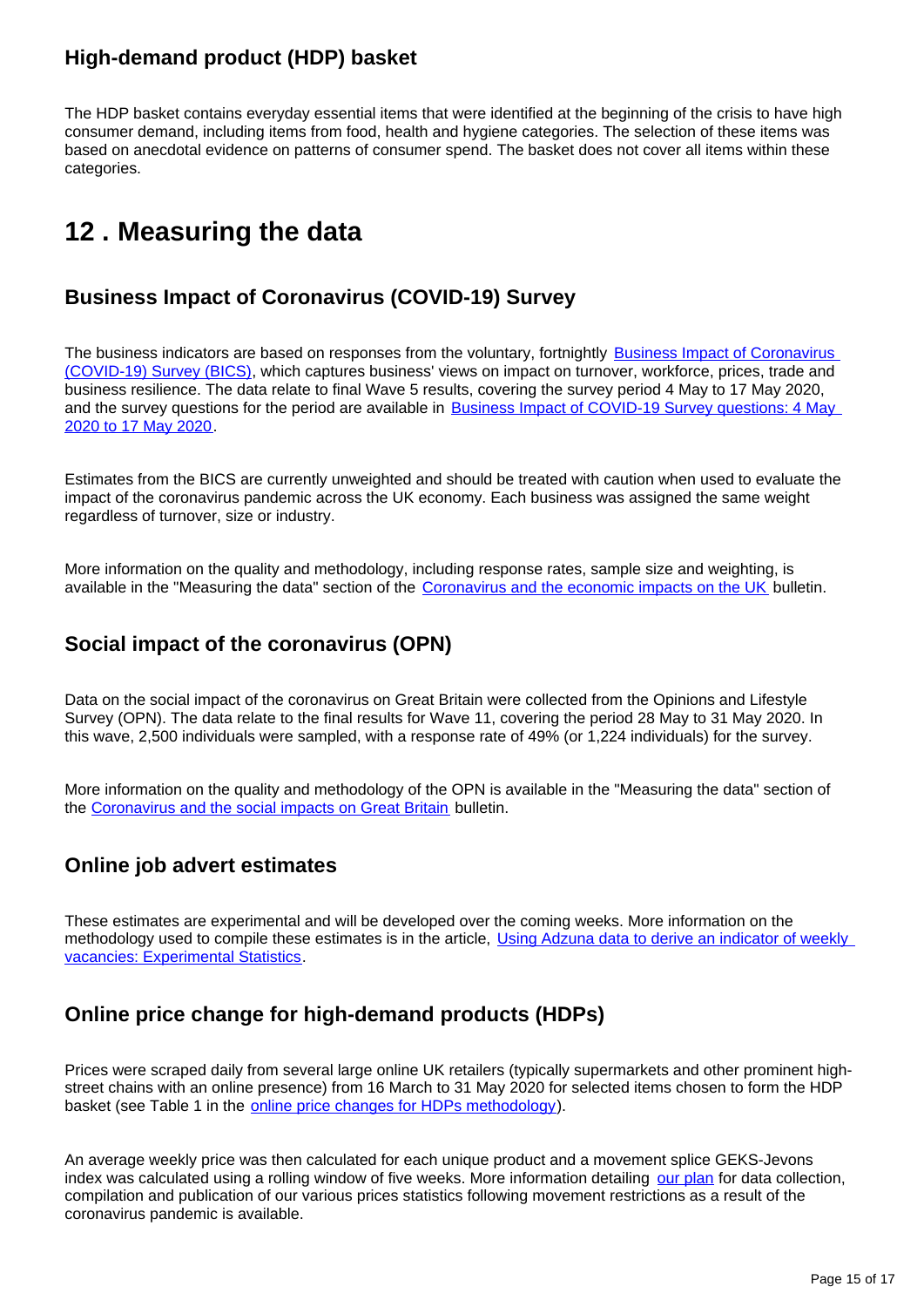More information on the quality and methodology of the online price changes data is available in the Online price [changes of HDPs methodology](https://www.ons.gov.uk/peoplepopulationandcommunity/healthandsocialcare/conditionsanddiseases/methodologies/onlinepricechangesforhighdemandproductsmethodology).

### **Shipping**

These weekly and daily faster shipping indicators data are created through new [experimental](https://www.ons.gov.uk/methodology/methodologytopicsandstatisticalconcepts/guidetoexperimentalstatistics) methods and are not [official statistics](https://www.statisticsauthority.gov.uk/about-the-authority/uk-statistical-system/types-of-official-statistics/). More quality and methodology information is available in [Faster indicators of UK economic](https://datasciencecampus.ons.gov.uk/projects/faster-indicators-of-uk-economic-activity-shipping/)  [activity: shipping.](https://datasciencecampus.ons.gov.uk/projects/faster-indicators-of-uk-economic-activity-shipping/)

## <span id="page-15-0"></span>**13 . Strengths and limitations**

### **Business Impact of Coronavirus (COVID-19) Survey**

The Business Impact of Coronavirus (COVID-19) Survey (BICS) is voluntary and responses are qualitative, which should be treated with caution as results reflect the characteristics of those who responded and not necessarily the wider business population.

These data should not be used in place of *[official statistics](https://www.statisticsauthority.gov.uk/about-the-authority/uk-statistical-system/types-of-official-statistics/)*. The survey was designed to give an indication of the impact of the coronavirus on businesses and a timelier estimate than other surveys.

More information on the strengths and limitations of the BICS data is available in the "Strengths and limitations" section of the [Coronavirus and the economic impacts on the UK](https://www.ons.gov.uk/businessindustryandtrade/business/businessservices/bulletins/coronavirusandtheeconomicimpactsontheuk/4june2020#strengths-and-limitations) bulletin.

### **Social impact of the coronavirus (OPN)**

More information on the strengths and limitations of the Opinions and Lifestyle Survey (OPN) is available in the "Strengths and limitations" section of the [Coronavirus and the social impacts on Great Britain](https://www.ons.gov.uk/releases/coronavirusandthesocialimpactsongreatbritain5june2020) bulletin.

### **Online job advert estimates**

These estimates are [experimental](https://www.ons.gov.uk/methodology/methodologytopicsandstatisticalconcepts/guidetoexperimentalstatistics) and will be developed over the coming weeks. Information on the strengths and limitations of these estimates is in the article, Using Adzuna data to derive an indicator of weekly vacancies: [Experimental Statistics](https://www.ons.gov.uk/peoplepopulationandcommunity/healthandsocialcare/conditionsanddiseases/methodologies/usingadzunadatatoderiveanindicatorofweeklyvacanciesexperimentalstatistics).

### **Online price change for high-demand products (HDPs)**

These experimental online price changes data should not be compared with the headline [Consumer Prices Index](https://www.ons.gov.uk/economy/inflationandpriceindices/bulletins/consumerpriceinflation/latest)  [including owner occupiers' housing costs \(CPIH\)](https://www.ons.gov.uk/economy/inflationandpriceindices/bulletins/consumerpriceinflation/latest). The CPIH is produced using different methods, data and quality thresholds, and it incorporates a broader range of goods and services, such as housing.

More information on the strengths and limitations of the online price changes data is available in the Online price [changes of high-demand products \(HDPs\) methodology](https://www.ons.gov.uk/peoplepopulationandcommunity/healthandsocialcare/conditionsanddiseases/methodologies/onlinepricechangesforhighdemandproductsmethodology).